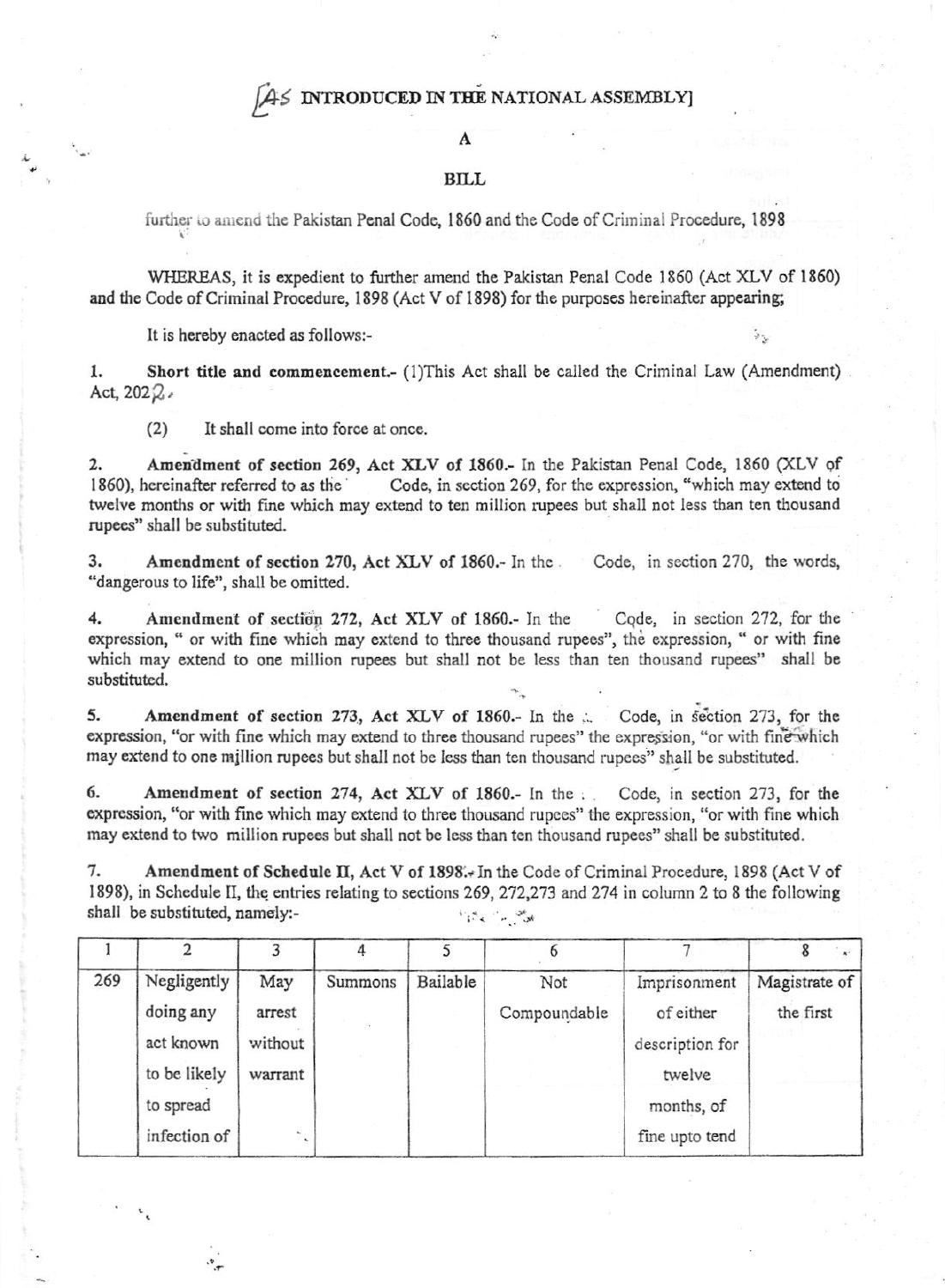|     | any disease  |         |         |                                                                                                  |              | million or both |               |
|-----|--------------|---------|---------|--------------------------------------------------------------------------------------------------|--------------|-----------------|---------------|
|     | dangerous    |         |         |                                                                                                  |              |                 |               |
|     | to life      |         |         |                                                                                                  |              |                 |               |
| 272 | Adulteratin  | May     | Summons | Bailable                                                                                         | Not          | Imprisonment    | Magistrate of |
|     | g food or    | arrest  |         |                                                                                                  | compoundable | of either.      | the first     |
|     | drink        | without |         |                                                                                                  |              | description for |               |
|     | intended     | warrant |         |                                                                                                  |              | six months or   |               |
|     | for sale, so |         |         |                                                                                                  |              | fine up to one  | ¥,            |
|     | as to make   |         |         |                                                                                                  |              | million rupees  |               |
|     | the same     |         |         |                                                                                                  |              | but not less    |               |
|     | noxious.     |         |         |                                                                                                  |              | than ten        |               |
|     |              |         |         |                                                                                                  |              | thousand        |               |
|     |              |         |         |                                                                                                  |              | rupees, or both |               |
| 273 | Adulteratin  | May     | Summons | Bailable                                                                                         | Not          | Imprisonment    | Magistrate of |
|     | g food or    | arrest  |         |                                                                                                  | compoundable | of either       | the first     |
|     | drink        | without |         |                                                                                                  |              | description for |               |
|     | intended     | warrant |         |                                                                                                  |              | six months or   |               |
|     | for sale, so |         |         |                                                                                                  |              | fine up to one  |               |
|     | as to make   |         |         |                                                                                                  |              | million rupees  |               |
|     | the same     |         |         |                                                                                                  |              | or both         |               |
|     | noxious. •   |         |         |                                                                                                  |              |                 |               |
|     |              |         |         |                                                                                                  |              |                 |               |
| 274 | Adulteratin  | May     | Summons | Bailable                                                                                         | Not          | Imprisonment    | Magis rate of |
|     | g food or    | arrest  |         |                                                                                                  | compoundable | of either       | the first     |
|     | drink        | without |         | $\mathcal{F}_{\mu}$                                                                              |              | description for |               |
|     | intended     | warrant |         | $\mathbf{F}_{\mathbf{q},\mathbf{q}}^{s_{\mathbf{q}} \mathbf{q} \mathbf{q} \mathbf{q} \mathbf{q}$ |              | six months or   |               |
|     | for sale, so |         |         |                                                                                                  |              | fine up to two  |               |
|     | as to make   |         |         |                                                                                                  |              | million rupees  |               |
|     | the same     |         |         |                                                                                                  |              | or both         |               |
|     | noxious.     |         |         |                                                                                                  |              |                 |               |
|     |              |         |         |                                                                                                  |              |                 |               |
|     |              |         |         |                                                                                                  |              |                 |               |

 $\tau_{\overline{q}_i}$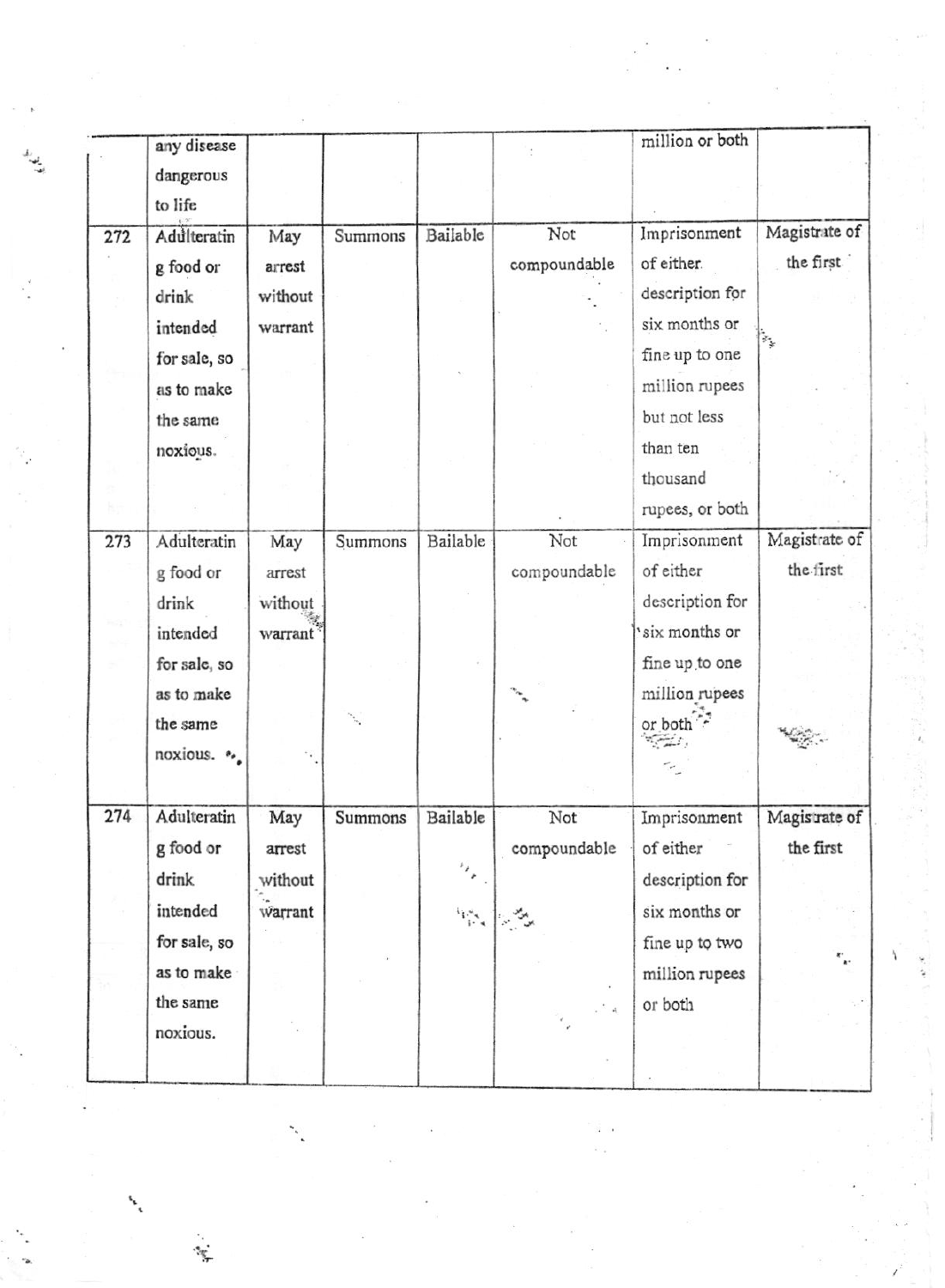## STATEMENT OF OBJECTS AND REASONS

The punishment under section. 269, Act XXII of 1860 for knowingly spreading the infection of any disease, which stands harmful to life, through any negligent act is limited to imprisonment of either description for a term which may extend to six months, or with fine, or with both. Said punishment does not meet the reasonable standards. Hence, through this amendment an increase in the imprisonment to "twelve months or with fine which may extend to 10 million rupees but shall not be less than ten thousand rupees" is proposed.

It is vital to keep in mind the mens rea is possibly the most important element of any crime. This section essentially deals with the commission of an act to spread any disease threatening to life with a malignant intention.

However, it is pertinent to understand that punishment of any crime is usually proportional to the intensity of a crime, which is defined by the intention. This amendment suggests that the words "dangerous to life" be excluded from the section, as diseases of all kinds cause emotional, mental, physical and economic strain. Therefore, intentionally or knowingly causing the disease to spread through an act must be enough as criteria for awarding punishment under this section. Broadening the scope of this act would serve the purpose of deterrence through law in a better way.

The reason behind providing a varying degrees of fine, is that a fine of mere three thousand rupees is not enough to deter people from committing the crime of adulterating food or drink, especially at a commercial scale. By setting a minimum limit of rupees ten thousand and a maximum limit of one million rupees fine, the section ensures that according to the nature, extent and intent of crime, the fine can be imposed upon the discretion of the adjudicator in the light of the circumstances and damage done by the commission of said crime.

うち、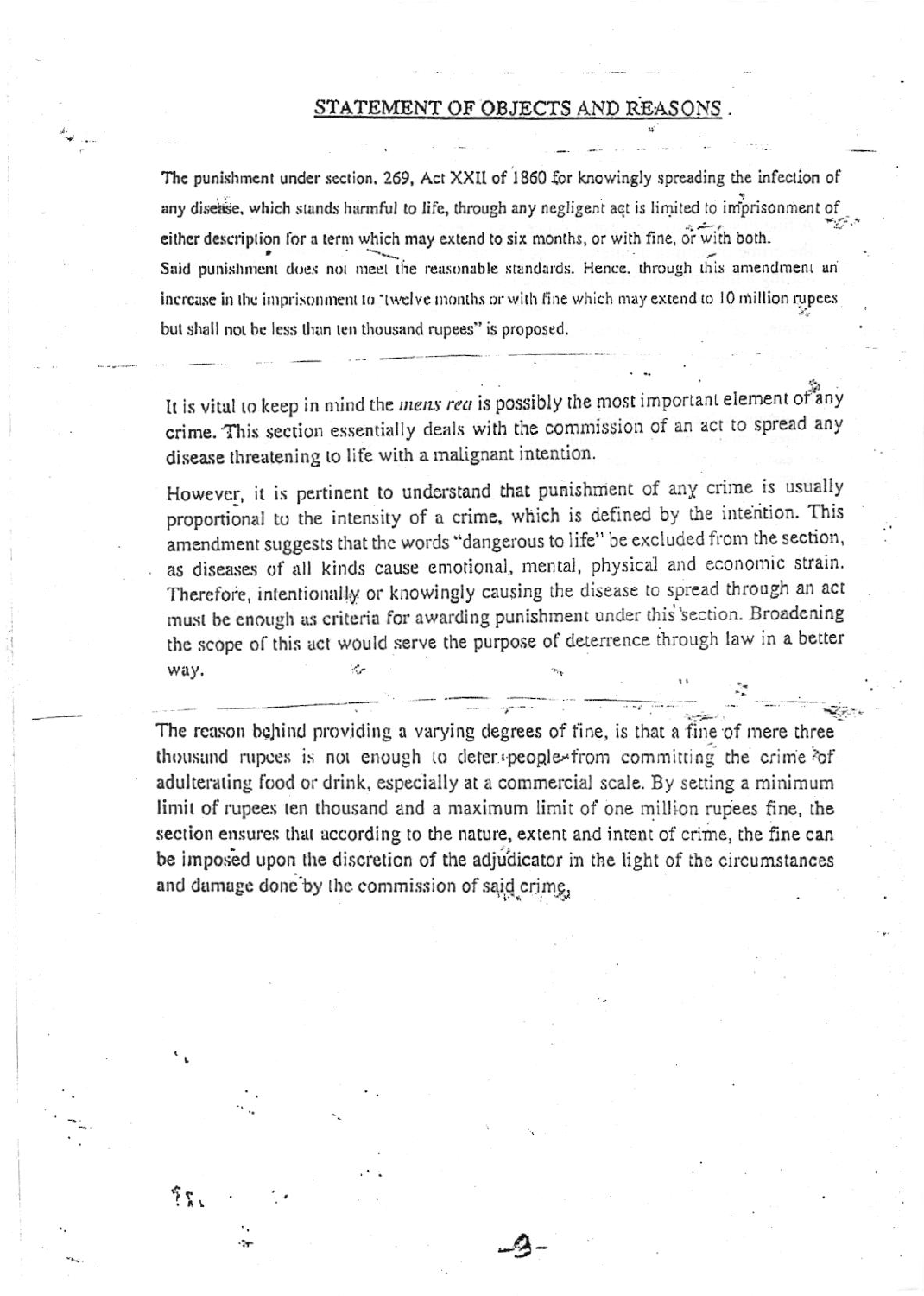A fine of mere three thousand rupees is not enough to deter people from committing the crime of selling adulterated food or drink, especially at a commercial seale. By setting a minimum limit of rupees ten thousand and a maximum limit of one million rupees fine, the section ensures that according to the nature, extent and intent of crime, the fine can be imposed upon the discretion of the adjudicator in the light of the circumstances and damage done by the commission of said crime.

Section 274. Act XXII of 1860, criminalized the act of adulterating any drug or medical preparation, with an intent to decrease drug's efficacy, is barely imposing a fine which may extend to three thousand rupees. Such minimum amount of fine is suggested to be replaced with this expression "or with fine which may extend to 2 million rupees but shall not be less than twenty thousand rupees", as it deems fit.

> MS. NOOREEN FAROOQ KHAN, Member National Assembly

Sd-

**SERVING**